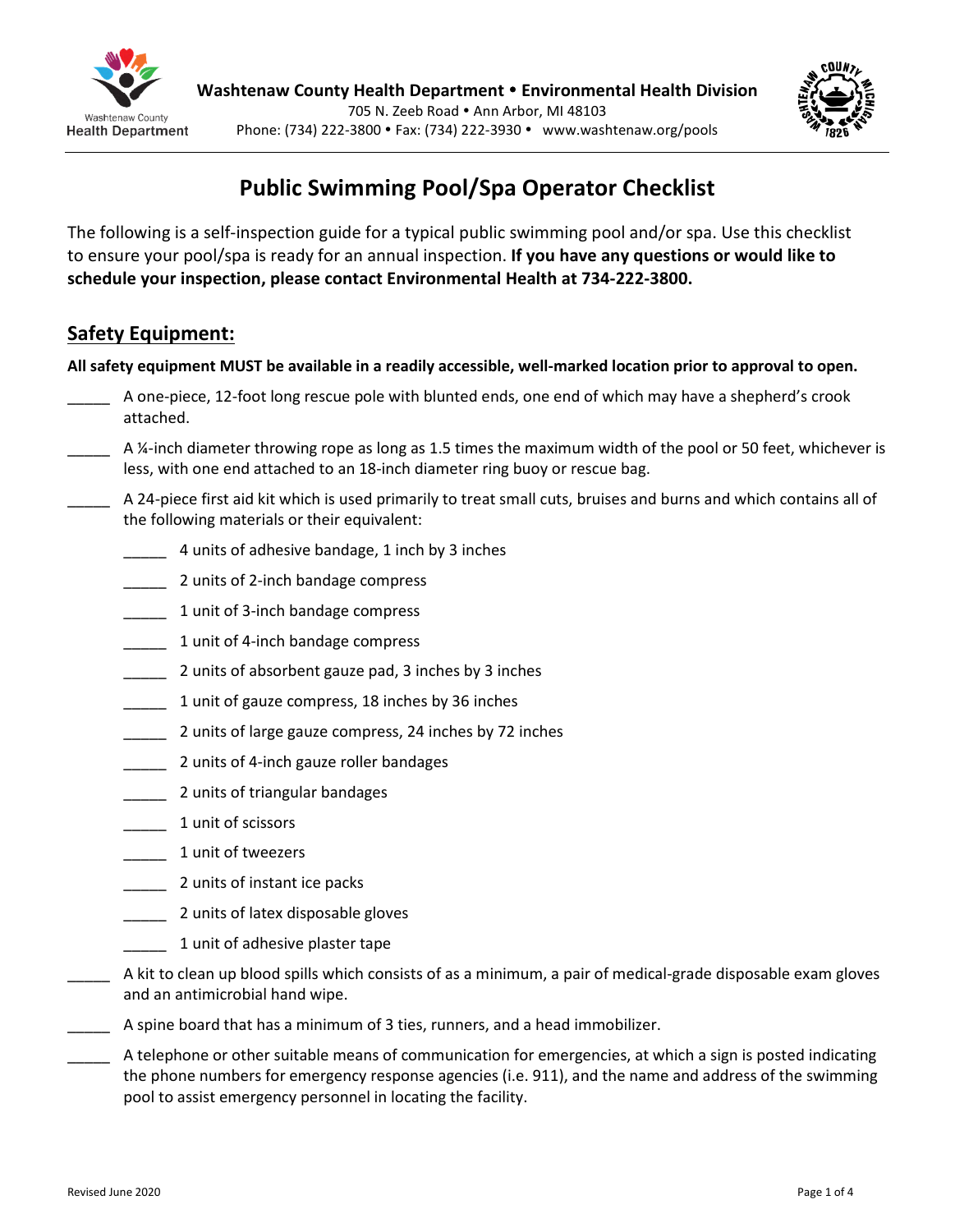## **Lifeguards:**

**Note these items are necessary if your pool is required to have lifeguards OR if you voluntarily provide lifeguards.** 

- \_\_\_\_\_ A megaphone or other public address system.
- \_\_\_\_\_ One whistle per lifeguard on duty.
- One rescue tube per lifeguard where the water depth is greater than 3.5 feet.
- One resuscitation mask per lifeguard on duty.
- \_\_\_\_\_ Valid CPR certificate and verification of completion of a lifeguard course for each lifeguard.
- Lifeguards on duty must be dressed to respond to an emergency.

#### **Signage:**

- Bather Capacity Limit posted.
- No Lifeguard on Duty (if required) posted.
- No Diving marked on pool deck where water depth is less than 5 feet.
- **\_\_\_\_** Sign prohibiting the consumption of alcoholic beverages in a spa.
- \_\_\_\_\_ Sign warning against the use of pool or spa after the consumption of alcoholic beverages.
- \_\_\_\_\_ Sign prohibiting glass, other breakable materials, and hazardous objects or materials in the pool enclosure.
- \_\_\_\_\_ Ensure that persons with communicable diseases and infectious conditions, such as a cold or open blister, are excluded from a swimming pool unless they have a doctor's note.
- \_\_\_\_\_ Ensure people using the swimming pool take a cleansing shower before entering the pool enclosure.
- \_\_\_\_\_ Ensure that people do not spit in, or otherwise pollute, swimming pool water.

### **Pool Enclosure, including Pool Deck:**

- \_\_\_\_\_ Fencing and self-closing gates/doors around pool in good repair.
- \_\_\_\_\_ Pool deck surfaces clean, no trip hazards, sloped to remove surface water.
- \_\_\_\_\_ Foot spray, poolside showers, hose bibs and drinking fountain are working.
- Vacuum breakers provided on hose bib connections.
- Depth markers, including units of measure, and "No Diving" in legible letters not less than 4 inches high clearly marked on pool walkway.
- \_\_\_\_\_ Starting blocks, if provided, located at deep end of the pool.
- Bath house and fixtures in good repair, with soap and hot water provided (if applicable).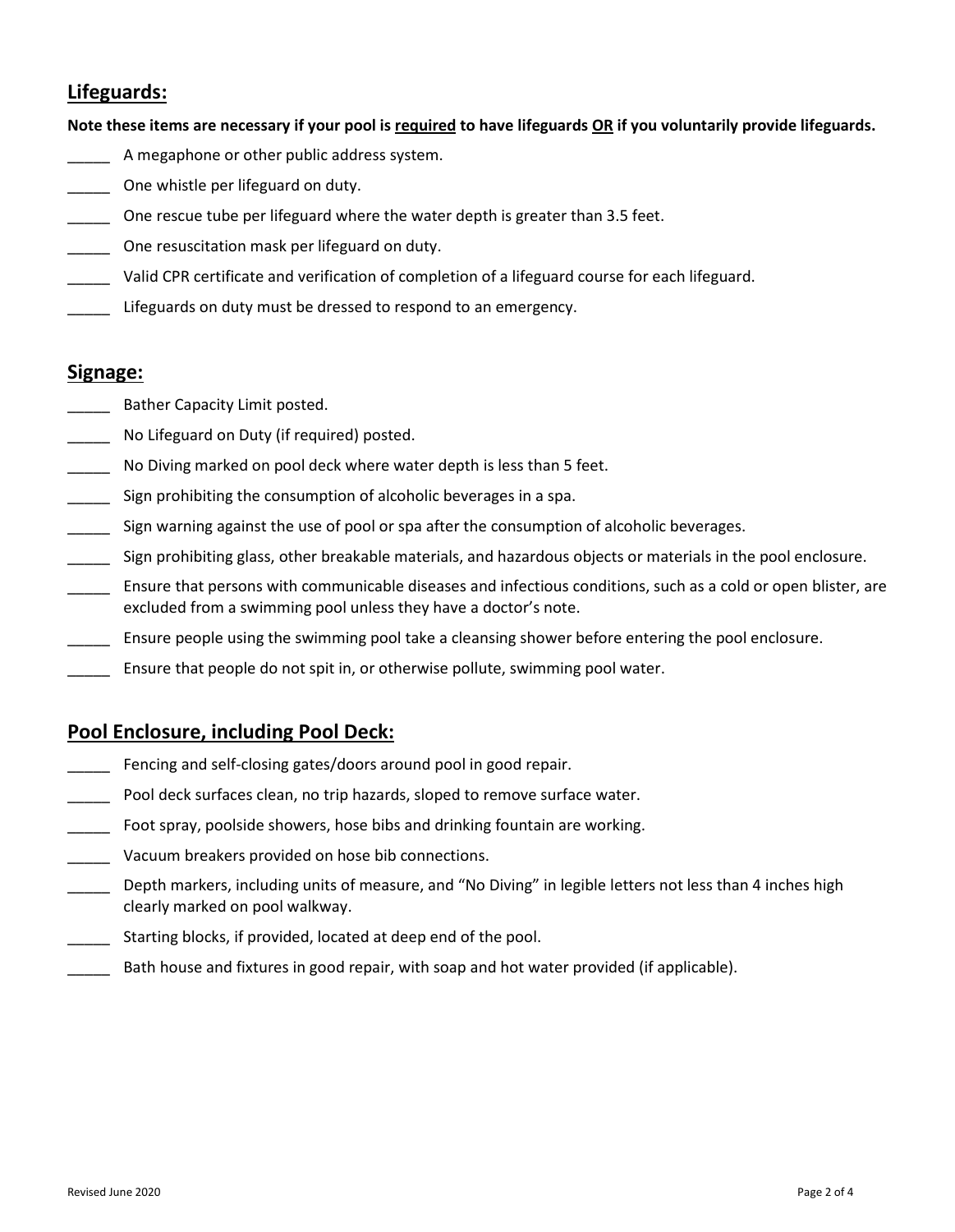### **Pool, including Water Quality:**

Water must have the appropriate disinfectant and pH level. Use the following chart to determine the minimum disinfectant level for your swimming pool's pH level.

|                       | pH         | pH         |
|-----------------------|------------|------------|
| <b>Disinfectant</b>   | 7.2 to 7.5 | 7.5 to 8.0 |
| <b>Bromine</b>        | 2.0        | 2.0        |
| Chlorine              | 1.0        | 2.0        |
| Chlorinated cyanurate | 2.0        | 4.0        |

- Total alkalinity of water is 80-120 ppm.
- \_\_\_\_\_ Calcium hardness of water is 150-400 ppm.
- Water is clear and the main drains can be seen clearly from 30 feet away.
- Water temperature is less than 86°F for pools (unless proper warning sign is posted) and less than 104°F for spas.
- Swimming pool provided with two (2) or more main drains fitted with anti-entrapment covers. At a spa, one of the main outlets may be in a side wall.
- \_\_\_\_\_ Gutter or skimmers are functioning (floating weirs or door weirs *must be* present for skimmers). Note that 80% of total pool circulation should be passing through skimmers and only 20% through main drains. Check this by closing the main drain valve and observing a reduction in flow rate.
- \_\_\_\_\_ Water inlets working and pointed downward.
- Pool sides and bottom are clean.
- Life line in place across pool at point where water is 5 feet deep.
- Ladders and railings are secured.
- \_\_\_\_\_ Edge of stairs and any drop off or sudden depth changes in the swimming pool are marked with a contrasting color.

# **Pump & Mechanical Room:**

- Pump and filters working properly (operator must be familiar with pool plumbing and backwashing procedures).
- \_\_\_\_\_ Chlorinator or brominator functioning properly.
- Vacuum/pressure gauges on or near filter working properly.
- \_\_\_\_\_ Flow meter functioning properly and flow at proper level.
- \_\_\_\_\_ Direction of flow in pipes is marked with arrows.
- \_\_\_\_\_ Vacuum hose is in good repair.
- \_\_\_\_\_ Chlorine or bromine containers stored off the floor and in a manner that prevents accidental spillage and/or mixing with other chemicals, such as acid and soda ash.